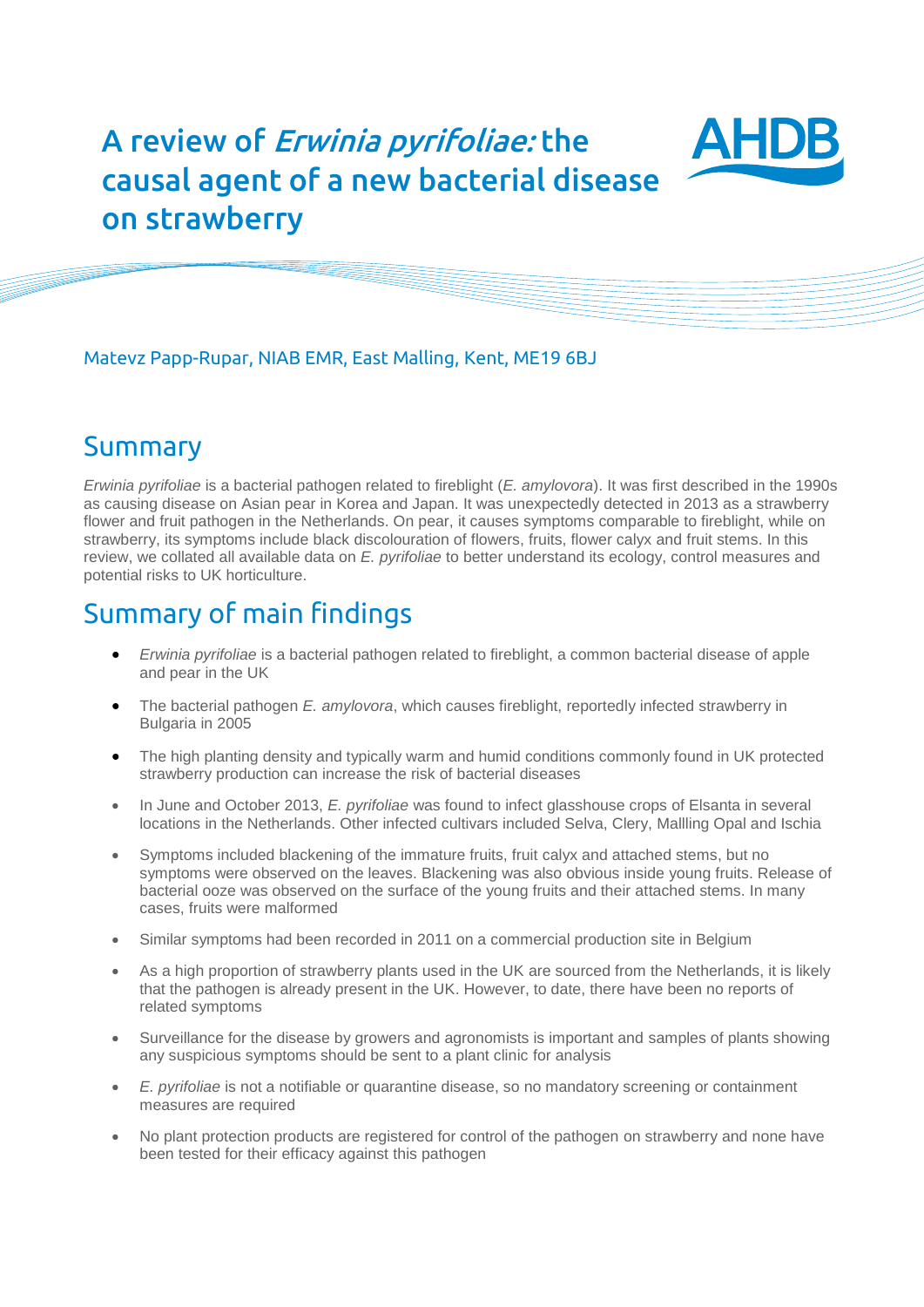Based on fireblight (*E. amylovora*) data, it is believed that several biological products could provide some protection by competing with the pathogen when it is growing on the stigma in flowers. Examples include *Aureobasidium pullulans* (Boni Protect, approved on apples and pears), *Bacillus subtilis* (Serenade ASO, approved on soft fruit and tree fruit; Solani, approved on strawberry), *Bacillus pumilus* (Sonata, approved on soft fruit) and *Bacillus amyloliquefaciens* (Sentinel and Amylo X, approved on soft fruit and Taegro approved on strawberry)

## Introduction

There are few bacterial diseases on strawberry, but the ease with which they are spread and the general lack of plant protection products available to control them means they can cause severe problems. Intensification of strawberry production (Figure 1) in covered soilless systems have improved yields and reduced issues with soilborne diseases. Higher planting density and a more conducive environment under covers, however, can – in turn – increase the risk of bacterial diseases. Currently, the most important bacterial pathogens of strawberry are *Xanthomonas fragariae*, the causal agent of bacterial angular leaf spot of strawberry;<sup>1,2</sup> *Pseudomonas solanacearum* (bacterial wilt), mainly infecting nursery seedlings; <sup>3</sup> and a fireblight pathogen, *Erwinia amylovora,* which was reported to infect strawberries in Bulgaria. <sup>4</sup> The scope of this review is *E. pyrifoliae,* a novel bacterial pathogen of strawberries first reported in the Netherlands in 2013.



**Figure 1. Intensification of strawberry production in UK in the last 50 years. Yields per hectare and total production volume have been increasing, while at the same time the production area has been similar or decreasing**

**Source: FAO<sup>5</sup>**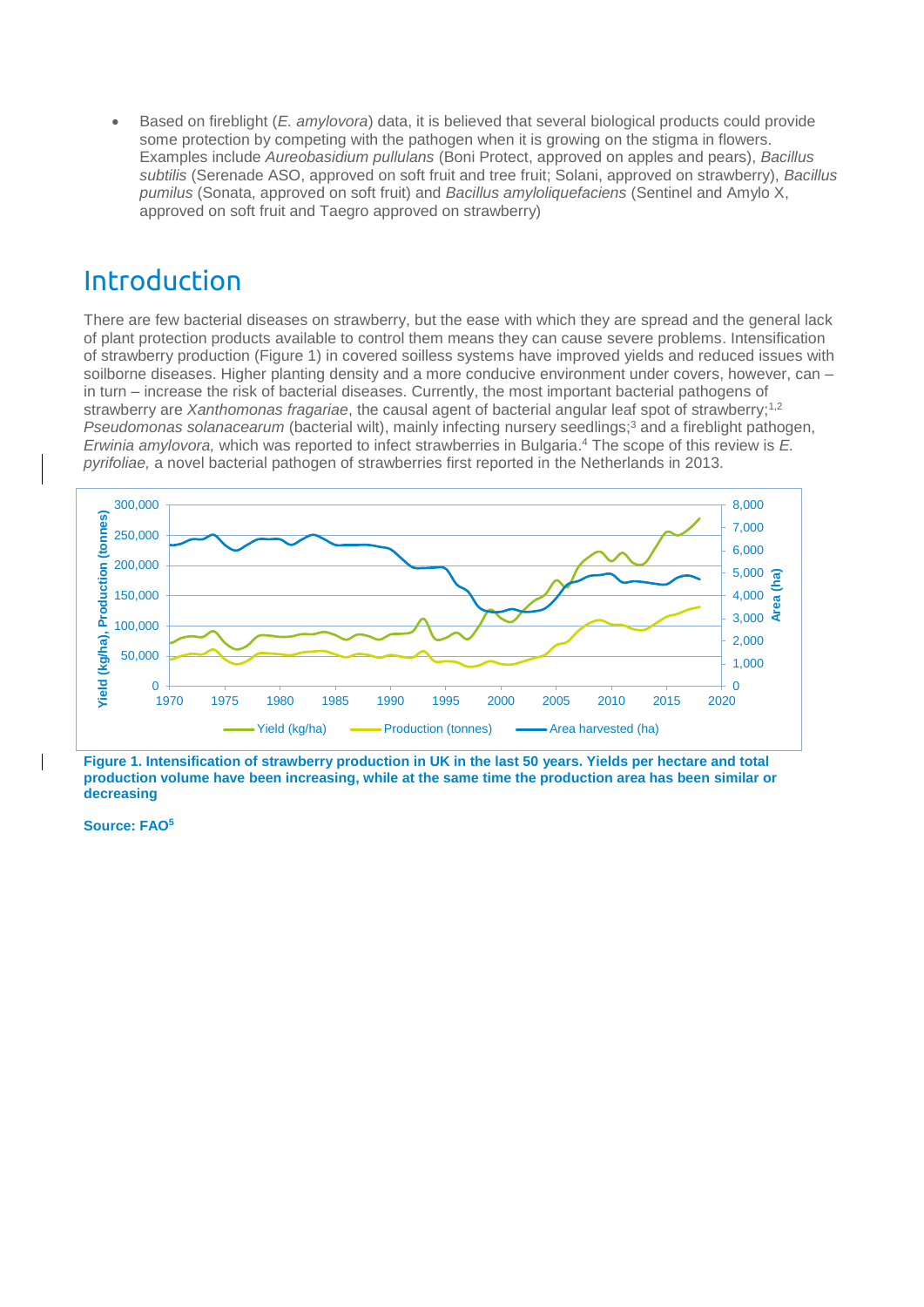# Pathogen characteristics

#### **Scientific name**: *Erwinia pyrifoliae*<sup>6</sup>

**Common name(s**): Asian pear blight, bacterial shoot blight of pear

**Taxonomic position:** Class: Gammaproteobacteria, Order: Enterobacteriales, Family: Erwiniaceae

*E. pyrifoliae* cells are motile, Gram-negative, straight rods, non-spore-forming and flagellated all over the surface (peritrichous) and respiration is aerobic and facultative anaerobic. Strains grow on yeast extract peptone dextrose agar (YPDA) medium, producing colonies that are 2 mm in diameter after 48 hoursat 28°C. Colonies are circular, white, well-domed and opaque. Glucose (dextrose) is fermented without gas production. <sup>6</sup> The genome size of *E. pyrifoliae* is between 3.9 and 4 Mbp.

### **First description and characterisation of disease on pear**

*E. pyrifoliae* was first described as a pathogen on Asian pear trees (*Pyrus pyrifolia* Nakai) in South Korea. 6 Symptoms on Korean pear trees resembled those of fireblight (*E. amylovora*), with black-brown stripes and spots on the leaves and necrotic petioles, blossoms and fruitlets. The bark tissue below the black-brown surface remained green, in contrast to the red-brown colouration seen with fireblight.<sup>6</sup> Symptoms spread to entire branches and a high proportion of trees in the orchards were affected.<sup>7</sup>

Bacteria isolated from necrotic branches of Asian pear trees in Korea formed white colonies on Luria-Bertani (LB) agar and slightly yellow mucoid colonies on minimal agar medium MM2Cu. Koch postulates with *E. pyrifoliae* were validated on pear seedlings (*Pyrus pyrifolia*) and immature pear fruit (*P. communis*), where ooze typical of *Erwinia* infection was produced in 3–7 days. In two-dimensional electrophoresis analysis, *E. amylovora* and *E. pyrifoliae* had similar, but not identical protein patterns. No similarity was found in the plasmid profiles and, consequently, no signal was obtained in polymerase chain reaction (PCR) testing with primers from the *E. amylovora* plasmid pEA29. Repetitive element PCR (REP-PCR) also produced bands that differed between the two organisms. <sup>7</sup> Based on a comparison of 16S rDNA, a combination of biochemical tests and DNA hybridisation, *E. pyrifoliae* was suggested to be a new species, closely related to *E. amylovora*. 6

#### **First report and description of disease on strawberry**

The pathogen was found in the Netherlands in June and October 2013, where it infected greenhouse-grown strawberries (cv. Elsanta) in several locations.<sup>8,9</sup> Symptoms included intense blackening of immature fruits, the fruit calyx and attached stems (Figure 1), with no symptoms on the leaves. The discolouration was also obvious inside the young fruits. At the edge of infected fruit, an intense darkening of the tissue was observed and there was intense shining of the tissue in the middle of infected fruits. Release of bacterial ooze was observed on the surface of the young fruits and their attached stems (Figure 2). In many cases, fruits were heavily malformed (Figure 3). In most cases, these symptoms were present throughout the whole greenhouse and incidence was high: about 50% of plants in the greenhouses had at least one symptomatic fruit. <sup>8</sup> All infected fruit was rendered unmarketable. <sup>9</sup> Depending on the exact time of infection, economic losses varied greatly, from very high in early season infections to very low in late season infections.

Isolates from the Netherlands were analysed by 16S rDNA sequencing and quantitative PCR (qPCR), which revealed the species to be E. pyrifoliae.<sup>10</sup> Further microbiological analysis revealed Gram-negative bacterial cells that were able to utilise sorbitol but not gelatine, esculin or D-raffinose – similar to the *E. pyrifoliae* reference strain LMG 25888. Pathogenicity of isolated strains was confirmed on strawberry cv. Elsanta. Inoculation of young fruitlets with isolated strains and an *E. pyrifoliae* reference strain (LMG 25888) resulted in similar symptoms to those observed on the original field samples.<sup>8,9</sup>

After initial detection of disease, all affected crop was removed. Pathogen surveillance was conducted in subsequent years and the disease was found in four different provinces in the Netherlands.<sup>11</sup>

The origin of strawberry pathogenic strains in the Netherlands is unclear and molecular comparison with strains from Korea and Japan is ongoing.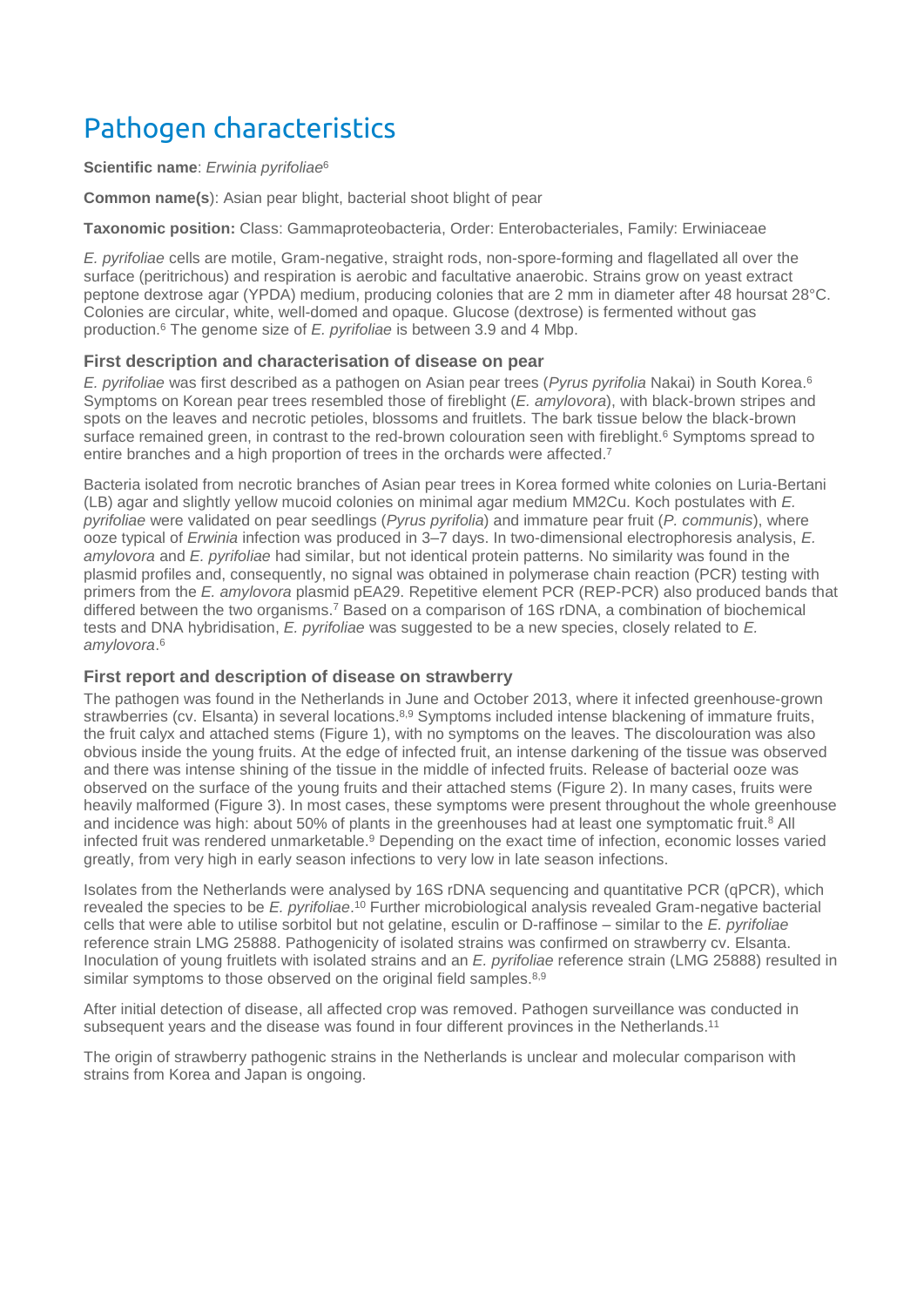



**Figure 2. Intense blackening of the fruit, calyx and stems infected with** *Erwinia pyrifoliae* **(A, B). Bacterial ooze on infected fruit (C, D arrowheads)** 

**Source: National Plant Protection Organization<sup>6</sup>**



**Figure 3. Heavily malformed strawberry fruit in infected greenhouses**

**Source: Wenneker and Bergsma-Vlami9**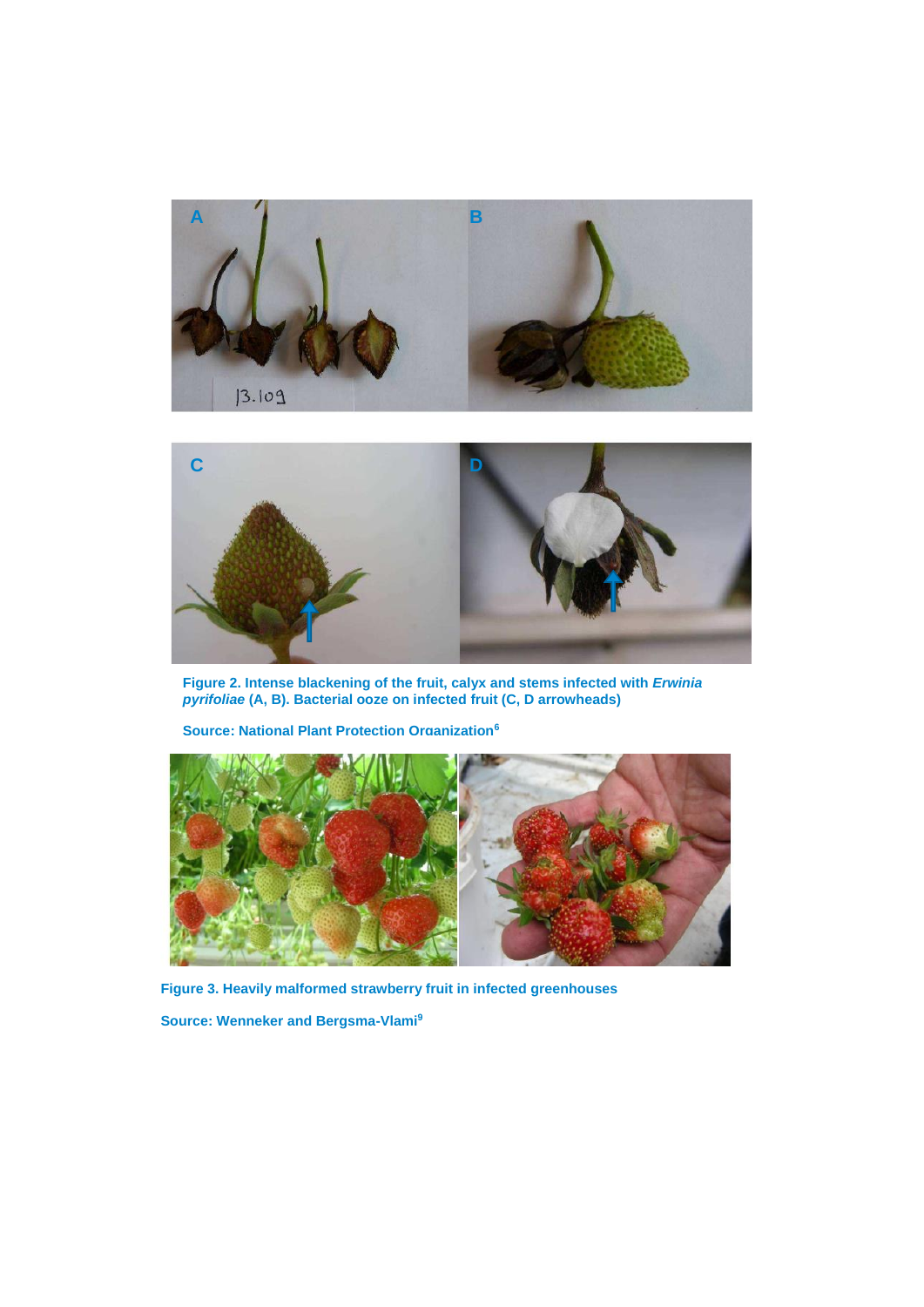# Pathogen distribution and hosts

*Erwinia pyrifoliae* has been detected in:

- **-** 1995 in South Korea, on Asian pear (*Pyrus pyrifolia*)
- **-** The 1970s in Japan, on Asian pear
- **-** 2013 in the Netherlands, on commercial indoors-grown strawberry

A case of possible detection was also reported in 2011 in Belgium, in field-grown strawberry. See Figure 4.





**Figure 4. Distribution of** *Erwinia pyrifoliae* **in Europe and Asia**

#### **Source: European and Mediterranean Plant Protection Organization12**

Between 1995 and 1998, *E. pyrifoliae* was detected in samples from Asian pear orchards in South Korea, but between 1999 and 2000, it was not in the necrotic tissue. Despite extensive surveys, this pathogen has not been found in South Korea since 1998. Strict phytosanitary measures initiated in the area of the original outbreak seem to have eradicated this pathogen in Korea. The host range has been assessed in experimental conditions. Susceptible European pear cultivars include 4703/78, Bartlett, Conférence, Doyenné du Comice, Harrow Sweet, INRA hybrid, Old Home and US 65.063.13.<sup>13,11</sup> Experimentally susceptible apple cultivars include Empire, Fortune, Idared and McIntosh. 13,

In 2009, Geider et al.<sup>15</sup> re-examined some bacterial isolates, which in Japan in the 1970s, were previously thought to be infection of pear trees with *E. amylovora*. <sup>14</sup> A detailed study concluded that they were also *E. pyrifoliae*. 15,16 There have been no recent reports of this disease outbreak in Japan.

In 2013 and 2014, *E. pyrifoliae* was detected in four different provinces in the Netherlands, from the most northern to the most southern province. Most cases reported were in the southern part of the Netherlands. The most commonly infected strawberry cultivar was Elsanta. However the cultivars Selva, Clery, Malling Opal and Ischia were also found to be infected.<sup>11</sup>

In 2011, during a survey for *Xanthomonas frageriae*, similar symptoms were seen on immature strawberry fruits in one cultivated site in Belgium.<sup>8</sup> The isolates reacted with *E. amylovora* antibodies, but molecular tests (TaqMan PCR) came back negative for *E. amylovora* (TaqMan PCR). Furthermore, in pathogenicity tests, the isolates did not cause typical symptoms on immature pear fruits. A PCR assay and sequencing of the *recA* gene attributed the isolates to the *E. pyrifoliae* taxon. Pathogenicity tests on strawberry were inconclusive. 17 Infected leaves, petioles and immature strawberry fruits did not show typical symptoms. Epicalyx inoculation of immature strawberry fruits, however, resulted in necrosis with exudates. <sup>18</sup> There have been no further reports from Belgium.

Most strawberry plants grown in the UK are imported from the Netherlands. This, coupled with the lack of surveillance in the UK to date, means that the pathogen is likely to already be present in the UK. However, so far, there have been no reports of *E. pyrifoliae-*related symptoms in the UK. This may be because most UKgrown strawberries are produced in table-top polytunnel systems and not in glasshouses. Polytunnel environments might be less conducive to the disease than glasshouse environments. There is, however, no evidence to confirm this hypothesis.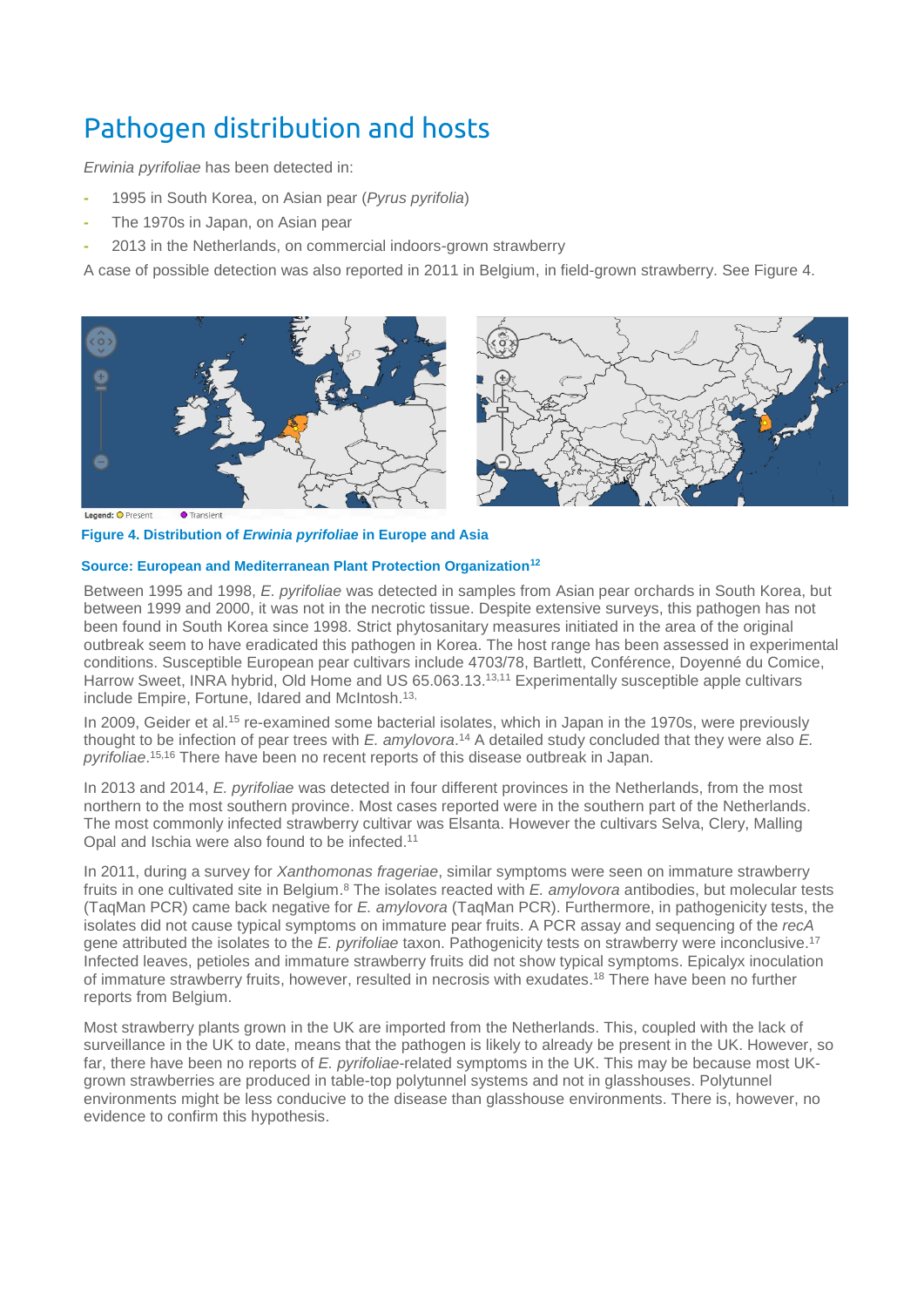## Disease biology and spread

The biology of *Erwinia pyrifoliae* is largely unknown. The lack of research and information could be attributed to the sporadic and limited distribution of this disease, as well as its low impact thus far. The relatedness of *E. pyrifoliae* and *E. amylovora* suggests their biology may be similar.

*E. amylovora*, which causes fireblight, infects its hosts through flowers early in the season and, later in the season, through small wounds on young leaves and shoots. After infection, it migrates through the xylem and other tissues, spreading the infection. It overwinters in annual cankers that were formed on diseased branches during the previous season. *E. amylovora* can also reside as an endophyte within apparently healthy plant tissue, such as branches, limbs and budwood.<sup>19</sup> It survives epiphytically on the stigmatic surfaces of the flowers, but not on the leaves. <sup>20</sup> Similarly, *E. pyrifoliae* seems to infect strawberry flowers and fruits, subsequently spreading to adjacent calyces and petioles. No symptoms on the leaves have been reported. 8

We speculate that the favourable climate for infection might be similar for both pathogens. Spring temperatures above 15°C, with high humidity, rain and wind, usually result in devastating fireblight outbreaks. Similarly, *E. pyrifoliae* outbreaks in the Netherlands have all been reported from glasshouse production, where mild and constant temperature and relative high humidity provide a more conducive environment for the disease than outdoor field conditions. There is, however, no reliable study to confirm this.

*E. amylovora* has been shown to survive for up to 5 weeks in untreated soil. 21 It is unclear whether *E. pyrifoliae* can survive without a strawberry host. 8

E. amylovora can disperse short distances in the air.<sup>21</sup> It is also transmitted mechanically by insects including *Aphis pomi* (green apple aphid) and *Chrysoperla carnea* (green lacewing), surviving for up to 12 days after contact with aphids. 22 It was shown that *E. pyrifoliae* can be transported on the hair of honey bees (*Apis mellifera*); the pathogen was also detected in greenhouse-introduced bee colonies before symptoms were visible on the fruit.<sup>11,23</sup>

## **Detection**

The first and most important detection method is surveillance of nursery and production sites by growers and agronomists. Any suspicious symptomatic material (Figure 1) detected early in the season should be collected and sent to a plant clinic for analysis. Pocket Diagnostics® offer an easy-to-use, rapid field test for fireblight (caused by *Erwinia amylovora*), which may or may not *also* detect *E. pyrifoliae*. Given the lack of evidence, we do not recommend its use for screening purposes until its efficacy is confirmed.

Potential *E. pyrifoliae* bacteria can be isolated from symptomatic tissue on rich medium (LB agar), where they form white colonies. When transferred onto MM2Cu medium (4.0 g/L L-asparagine, 2.0 g/L K2HPO4, 0.2 g/L, MgSO4·7H2O, 3.0 g/L NaCl, 0.2 g/L nicotinicacid, 0.2 g/L thiamin hydrochloride, 10 g/L sorbitol, 2 mM CuSO4) they form slightly yellowish, mucoid colonies. <sup>13</sup> In contrast, *E. amylovora* produces clear yellow colonies on MM2Cu medium.

There are several published molecular diagnostic methods for *E. pyrifoliae*. Kim et al.<sup>6</sup> originally identified the species by nucleotide sequencing the 16S rRNA genes and the 16S–23S rRNA intergenic transcribed spacer region, as well as biochemical and physiological tests and DNA hybridisation.

Kim et al.<sup>13</sup> developed a classification of *E. pyrifoliae* strains according to their pulsed-field gel electrophoresis (PFGE) pattern after a *Spe*I digestion of their DNA. The same authors also reported two primer pairs for specific detection of *E. pyrifoliae* from necrotic tissue.

Recently, new PCR and qPCR primers were developed for four *Erwinia* species, including *E. pyrifoliae* (Table 1). The primers were validated with Matrix-assisted laser desorption ionisation–time-of-flight mass spectrometry (MALDI–TOF MS).<sup>10</sup> These primers were used in 2013 by Wenneker and Bergsma-Vlami<sup>9</sup> to identify *E. pyrifoliae* infecting strawberry in the Netherlands. The genome sequences of several strains of *E. pyrifoliae* were also published. 16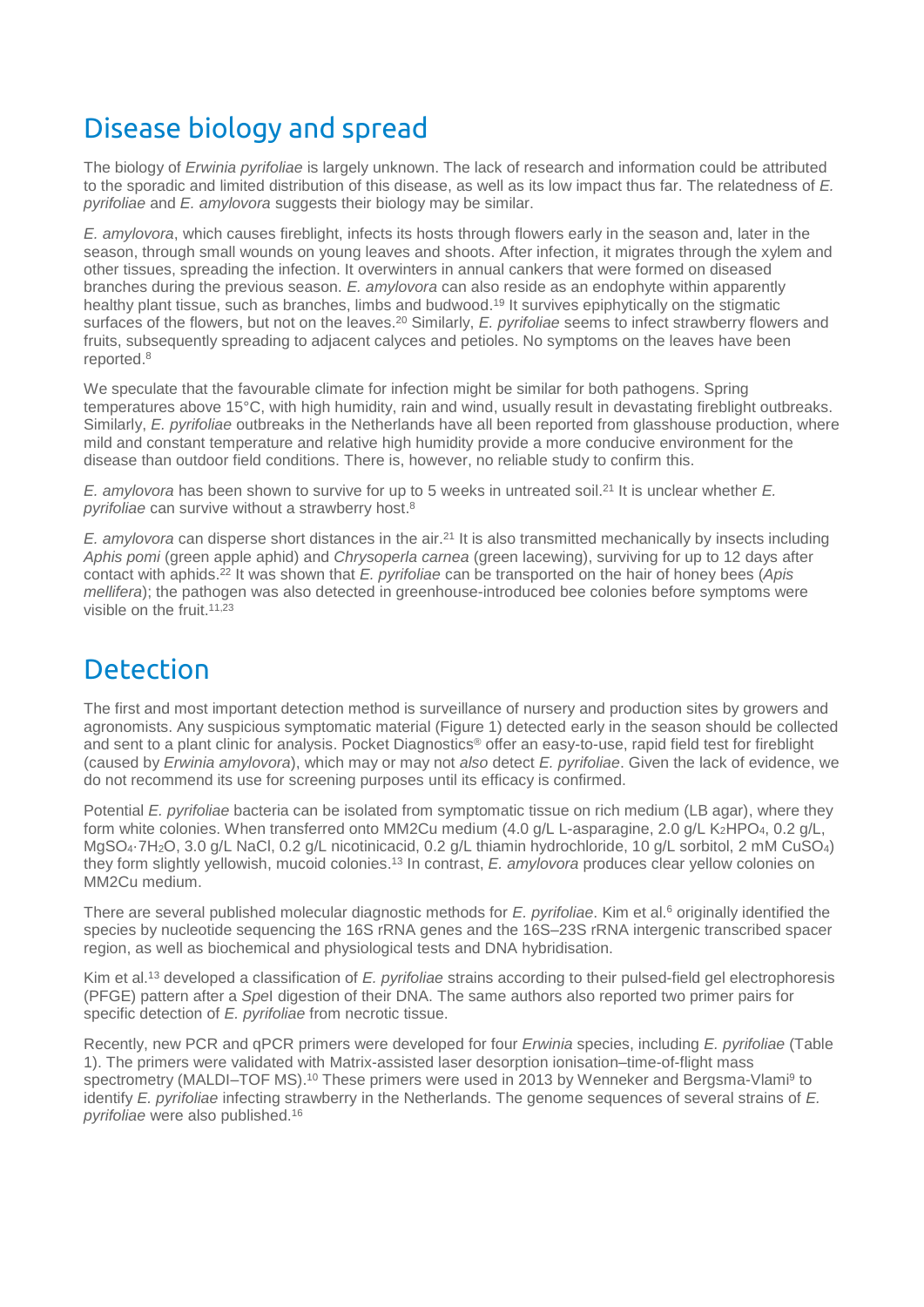Table 1. Primer pairs for specific detection of *Erwinia pyrifoliae.* Amplicon length denoted here is specific to *E. pyrifoliae*

| Target gene      | Primer name        | Primer sequence (5'-3')     | Amplicon length (kb) | Reference |
|------------------|--------------------|-----------------------------|----------------------|-----------|
| 16S rRNA         | EP <sub>16</sub> A | AGATGCGGAAGTGCTTCG          | 0.7                  | 13        |
|                  | EPIG2c             | <b>ACCGTTAAGGTG GAATC</b>   |                      |           |
| <b>CDS</b>       | CPS1               | CGCGGAAGTGGTGAGAA           | 1.2                  |           |
|                  | CPS <sub>2c</sub>  | <b>GAACAGATG TGCCGAGTA</b>  |                      |           |
| pstS-glmS region | EPPSGL1646         | CAGCGCATCATAAGTGTACC        | Not available        | 10        |
|                  | EPPSGL2698c        | <b>TCTGGAATATCGGCTCCGTA</b> |                      |           |
|                  | EPPSGS1089Q        | GGTTACCGCGTTCGTATGAT        | 0.1                  |           |
|                  | EPPSGS1228Qc       | <b>TTGTTGTCGTGAGCGCATAG</b> |                      |           |

### Reported control and containment measures

*Erwinia pyrifoliae* is not listed as a quarantine disease, so no mandatory screening or containment measures are required. The initial outbreaks on pear and strawberry seem to be contained by eradication of all symptomatic plants and subsequent monitoring. In the case of woody tissue, the best way to eradicate the pathogen is to burn the infected plant material at or near the outbreak site to prevent unintended spread through transport of infected material. All tools and personnel outfits involved in the removal of plants should also be disinfected. We were not able to find the exact procedure used in the Netherlands to eradicate infected glasshouse-grown strawberry. We suggest sealing off the infected area, switching the irrigation off for 2–3 weeks to dry the plants and growing media, before proceeding with incineration – preferably without transporting infected material off site. The irrigation system pipes and drippers should either be disinfected or replaced. All glasshouse surfaces and equipment should be disinfected as well. Steam, Jet-5 (Certis) or other disinfectant licensed for horticultural use can be used. Following an outbreak, increased biosafety measures and surveillance are required to prevent potential spread. Overshoes and single-use personnel overcoats are recommended in each separate glasshouse, together with baths for disinfecting shoes on entry and exit to prevent unintended spread.

No plant protection products are currently registered for control of *E. pyrifoliae* in the UK. Moreover, the efficacy of plant protection products currently registered for use on strawberry has not been determined for *E. pyrifoliae* control. Copper-based or antibiotic (streptomycin) treatments are not currently permitted on strawberry in the UK. Based on *E. amylovora* (fireblight) control data, biological products containing *Aureobasidium pullulans*, *Bacillus subtilis*, *Pantoea agglomerans* or *Pseudomonas fluorescens* could provide some protection by competing with the pathogen for space and nutrients when it is growing on the stigmatic surface (flowers).<sup>24</sup> Registered products containing the abovementioned organisms include Serenade ASO and Sonata (Bayer CropScience), Serifel (BASF), Amylo X WG (Certis), Solani (Russell IPM) and Taegro (Syngenta UK). <sup>25</sup> The efficacy of these products in the control *E. pyrifoliae* is unknown.

BlossomProtect (Bio-Protect), with *Aureobasidium pullulans* as an active ingredient, was shown to protect pear blossom against fireblight.<sup>26</sup> It is registered in Germany, Austria and Switzerland for use against fireblight and might also be effective against *E. pyrifoliae*. Another product not registered in the UK but which has shown promising results for the control of fireblight is the plant activator Bion/Actigard (Syngenta). Its active ingredient acibenzolar-S-methyl (ASM) was shown to stimulate the expression of pathogenicity-related proteins in apple, suggesting that resistance was induced through a systemic acquired resistance (SAR) pathway. 27

Lytic bacteriophages have often been reconsidered as a tool for the biological control of bacteria. Bacteriophages infect very specific target bacteria and are harmless to all non-target organisms. They replicate in their host before killing it to release more phages. A recent *in vitro* study in Korea reported bacteriophages for the control of both *E. amylovora* and *E. pyrifoliae*. <sup>29</sup> No field data on their efficacy have been reported.

## Assessment of risk to the UK industry

Should another outbreak occur in the Netherlands, the risk of introducing *Erwinia pyrifoliae* to the UK would be very high, given that a high proportion of UK strawberry plants are currently sourced from nurseries in the Netherlands. However, there have been no recent reports of *E. pyrifoliae* outbreaks in the Netherlands.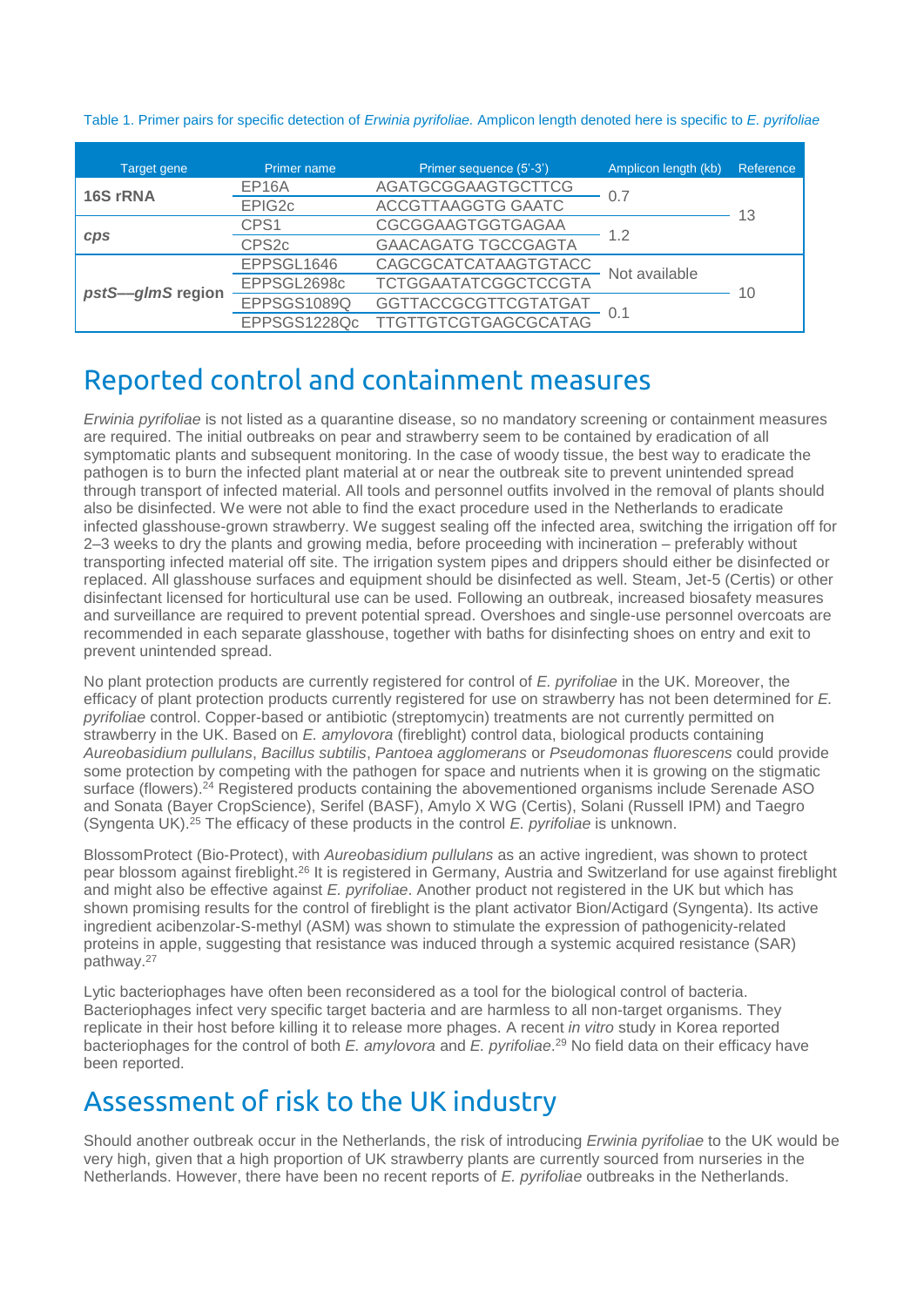Should it be introduced, the impact of *E. pyrifoliae* on the UK strawberry industry is uncertain. It is possible that in a year with very wet and warm spring and early summer conditions, infections could spread rapidly from a few imported infected plants to large areas, causing considerable losses. It is also very likely that the pathogen is already present in the UK and is not causing any problems because of our different growing practices and climatic conditions. Should the UK strawberry industry move towards all-year-round production in glasshouses, extra vigilance would be advised.

The fact that *E. pyrifoliae* can also cause disease in apple and pear poses additional risks to the pome fruit industry, especially where strawberry and pome fruits are grown side by side.

## Knowledge gaps and future research

The following knowledge gaps should be addressed to accurately assess the potential impact of *Erwinia pyrofoliae* in the UK and facilitate its control.

- The presence and distribution of *E. pyrifoliae* in the UK strawberry and pome fruit industry should be surveyed. Small-scale surveillance studies could be carried out among strawberry/pome fruit growers, with different sources of planting material to establish whether and to what extent the pathogen is present. Pollinator sampling could be used for improved coverage of larger areas
- Efficacy of current products registered for strawberry should be assessed against *E. pyrifoliae in vitro* and *in vivo* to offer an immediate protection strategy if necessary. Also, products not currently registered in the UK and alternative strategies could be investigated
- Susceptibility of commonly grown strawberry and pome cultivars to *E. pyrifoliae* in UK conditions should be investigated to assess the potential host range, spread and impact
- Overwinter survival of the pathogen in wild plants and in soil must be assessed to develop an effective containment plan, should the pathogen start to cause economic losses

## References

- 1. King, T. H., Kennedy, B. W. (1986). *Xanthomonas fragariae*. EPPO Bulletin 16: 17–20.
- 2. Kastelein, P., et al. (2014). *Development of Xanthomonas fragariae populations and disease progression in strawberry plants after spray-inoculation of leaves*. Plant Pathology 63: 255–263.
- 3. Hayward, A. C. (1991). *Biology and epidemiology of bacterial wilt caused by Pseudomonas solanacearum*. Annual Review of Phytopathology 29: 65–87.
- 4. Atanasova, I., et al. (2005). *New host plants of Erwinia amylovora in Bulgaria*. Zeitschrift für Naturforschung C Journal of Biosciences 60:892–898.
- 5. Food and Agriculture Organization of the United Nations (FAO). *FAOSTAT. Crops.* Available from: http://www.fao.org/faostat/en/#data/QC.
- 6. Kim, W., et al. (1999). *Erwinia pyrifoliae sp. nov., a novel pathogen that affects Asian pear trees (Pyrus pyrifolia Nakai).* International Journal of Systematic Bacteriology 49: 899–906.
- 7. Rhim, S., et al. (1999). *Erwinia pyrifoliae, an Erwinia species different from Erwinia amylovora, causes a necrotic disease of Asian pear trees*. Plant Pathology 48: 514–520.
- 8. National Plant Protection Organization (NPPO). (2014). *January 2014 Pest Report – the Netherlands. Findings of Erwinia sp. 'assigned to the E. pyrifoliae taxon' in two production greenhouses of strawberry fruits (Fragaria).* Utrecht: Netherlands Food and Consumer Product Safety Authority, Ministry of Economic Affairs. Available from: [https://english.nvwa.nl/documents/plant/plant-health/pest](https://english.nvwa.nl/documents/plant/plant-health/pest-reporting/documents/pest-report-findings-of-erwinia-sp-assigned-to-the-e-pyrifoliaetaxon-in-two-production-greenhouses-of-strawberry-fruits-fragaria)[reporting/documents/pest-report-findings-of-erwinia-sp-assigned-to-the-e-pyrifoliaetaxon-in-two](https://english.nvwa.nl/documents/plant/plant-health/pest-reporting/documents/pest-report-findings-of-erwinia-sp-assigned-to-the-e-pyrifoliaetaxon-in-two-production-greenhouses-of-strawberry-fruits-fragaria)[production-greenhouses-of-strawberry-fruits-fragaria.](https://english.nvwa.nl/documents/plant/plant-health/pest-reporting/documents/pest-report-findings-of-erwinia-sp-assigned-to-the-e-pyrifoliaetaxon-in-two-production-greenhouses-of-strawberry-fruits-fragaria)
- 9. Wenneker, M., Bergsma-Vlami, M. (2015). *Erwinia pyrifoliae, a new pathogen on strawberry in the Netherlands.* Journal of Berry Research 5: 17–22.